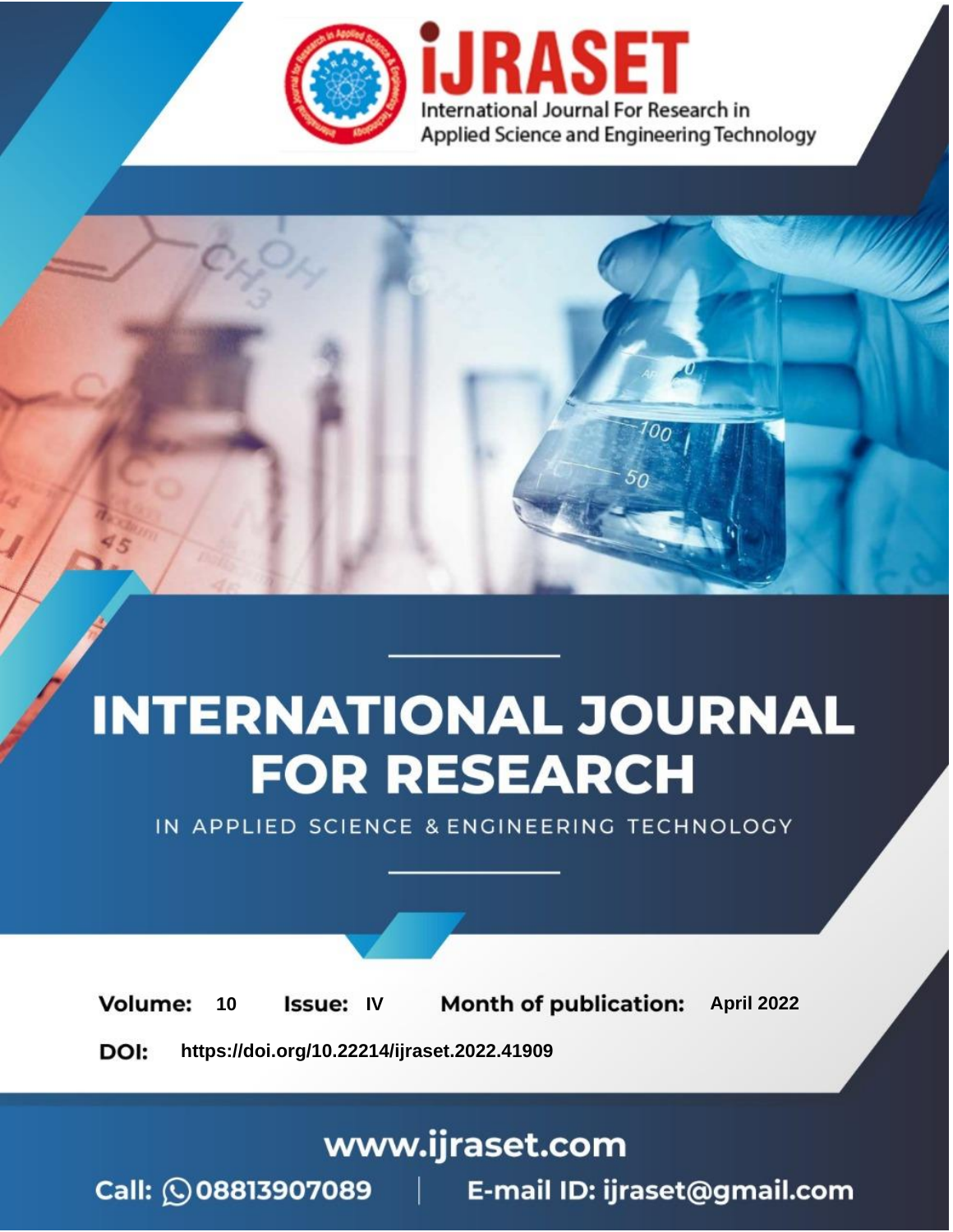

### **Covid-19 Face Mask Recognition using Live Camera and Face Mask Detection Using TensorFlow and Keras**

Mihir Patil<sup>1</sup>, Pratik Tiwari<sup>2</sup>, Rahul Sonkamble<sup>3</sup> *1, 2, 3MIT School of Engineering*

*Abstract: The COVID-19 epidemic has so quickly affected our daily lives and disrupted trade and movement. Wearing a protective face mask has become a new trend. In the near future, more and more public service providers will be asking clients to wear the mask properly to benefit their services. Therefore, the discovery of a face mask has become an important task of helping the international community. This paper introduces a simplified way to achieve this goal using basic machine learning packages such as TensorFlow, Keras. The proposed method detects the surface in the image correctly and indicates whether it has a mask on it or not. As a security guard, it can also detect faces and moving masks. The method achieves 95.77% accuracy and 94.58% respectively for different data sets. We evaluated improved parameter values using the Sequential Convolutional Neural Network model to determine the presence of the mask correctly without causing excessive alignment.*

#### **I. INTRODUCTION**

According to the World Health Organization (WHO) official Status Report - 205, coronavirus 2019 (COVID-19) has infected more than 20 million people worldwide causing more than 0.7 million deaths [1]. People with COVID-

19 have had a wide range of reported symptoms - from minor manifestations to serious illness. Respiratory problems such as shortness of breath or difficulty breathing are one of them. Adults with pneumonia may be more prone to COVID-19 complications as they appear to be at higher risk [2]. Other common human coronaviruses that infect humans worldwide are 229E, HKU1, OC43, and NL63. Prior to the demise of humans, viruses such as the 2019-nCoV, SARS-CoV, and MERS-CoV infect animals and turn them into human coronaviruses [3]. People with respiratory problems can expose anyone (close to them) to a contagious bead. Circumcision of an unclean person can cause human infections as droplets that carry the virus may reach nearby areas.

To prevent certain respiratory infections, including COVID-19, wearing a clinical mask is very necessary. The public should be aware that you must wear a mask to control the source or dislike COVID-19. Points may be of interest to the use of masks in mitigation the risk of injury from a dangerous person during "pre-symptomatic symptoms" and stigma against apostates who wear a mask to prevent the spread of the virus. The WHO emphasizes the prioritization of medical masks and respirators for health care assistants [4]. Therefore, the discovery of a face mask has become an important activity in today's world society.

Finding a face mask involves finding the location of the face and finding out if you have a mask. The problem is with the acquisition of a common object to determine the categories of objects. Phase identification is associated with the division of a particular business group namely Face. It has many applications, such as automatic driving, education, surveillance, and more [5]. This paper introduces a simplified method to achieve the above goal using basic Machine Learning (ML) packages such as TensorFlow, Keras. The other paper is organized as follows: Phase II examines the related function associated with the acquisition of a face mask. Section III discusses the type of database used. Phase IV introduces the details of the packages integrated into the proposed model. Section V gives an idea of our approach. The results of the evaluation and analysis are reported in section VI. Section VII concludes and draws a line towards future activities.

#### **II. RELATED WORK**

On the way to find the face, the face is found in a picture that has a few features in it. According to [21], facial recognition studies require facial recognition, facial monitoring, and posture measurement. Looking at the picture alone, the challenge is to see the face in the picture. Face detection is a difficult task because the face changes size, shape, color, etc. and does not change. It becomes a difficult task of blurring an image blocked by something other than the camera, and so on. Authors in [22] thinks that the discovery of an invisible face comes with two major challenges: 1) the unavailability of a very strong database containing both covered or uncovered faces, and 2) extraction without the appearance of a face in a covered area.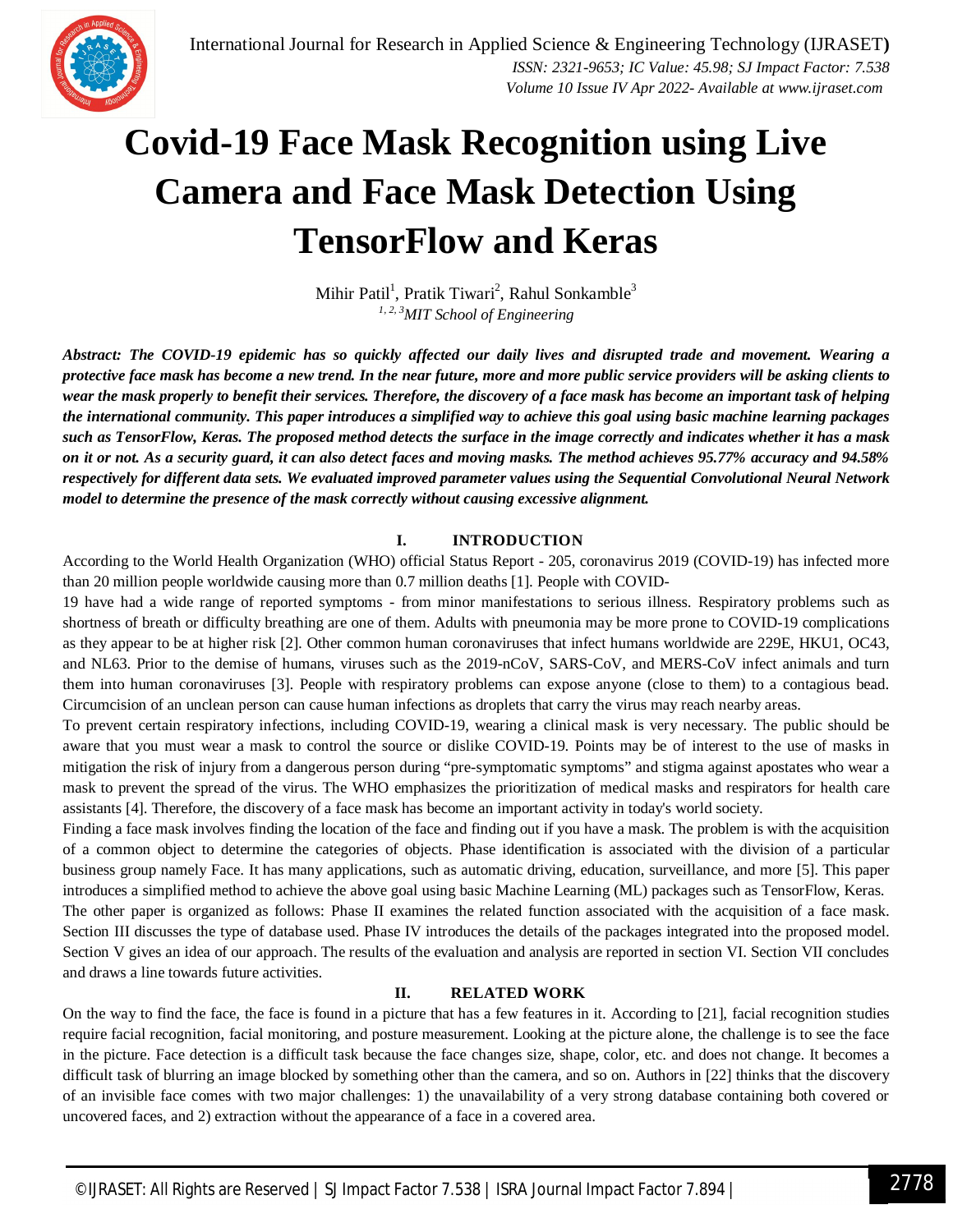

#### International Journal for Research in Applied Science & Engineering Technology (IJRASET**)**  *ISSN: 2321-9653; IC Value: 45.98; SJ Impact Factor: 7.538 Volume 10 Issue IV Apr 2022- Available at www.ijraset.com*

Using a locally linear embedding (LLE) algorithm and dictionaries trained in a large pool of covered surface, the cohesive face of the earth, a few lost expressions can recover and the height of facial expressions can be significantly reduced. According to a report reported in [11], convolutional neural network (CNNs) in computer vision comes with a strict limit on the size of the input image. A common practice is to rearrange images before uploading them to the network to bypass the block. Here's a great job challenge to find the face in the photo correctly and indicate if you have a mask on it or not. In order to perform surveillance tasks, the proposed route should also see a face and a moving mask.

#### *A. Dathaset*

Two data sets were used to check the current method. Dataset 1 [16] contains 1376 photographs of which 690 photographs are of people wearing face masks and another 686 photographs of people not wearing face masks. Figure 1 usually consists of the shape of the front face with one face on the frame and the same type of white mask only.

Dataset 2 from Kaggle [17] contains 853 images and its surface is highlighted with or without a mask. On the fig tree. 2 other face masks, rotation and tilt with multiple faces on the frame and different types of masks with different colors as well.

#### *B. Combined Packages*

- *1) TensorFlow:* TensorFlow, a visual interface for rendering machine learning algorithms, is used to use ML programs as art over a wide range of computer science fields, including emotional analysis, voice recognition, spatial output, computer vision, text summarization, retrieval information, computer programming. drug discovery and error detection to pursue research [18]. In the proposed model, the entire Sequential CNN architecture (containing a few layers) uses TensorFlow in the backend. It is also used to resize data (image) in data processing.
- *2) Keras:* Keras provides basic demonstration and construction units for the creation and transport of ML systems at high duplication speeds. It takes full advantage of the growth power and cross-platform of TensorFlow. Keras' main data structures are layers and models [19]. All layers used in the CNN model are made using Keras. As well as the conversion of the class vector into a binary class matrix in data processing, it helps to integrate the whole model.

#### *C. Proposed Procedure*

The proposed method consists of a cascade section and a pre-trained CNN consisting of two 2D layers connected to dense neurons. The face mask algorithm is as follows:

#### *D. Data Processing*

Pre-data processing involves converting data from a specific format to an easy-to-use, desirable and highly logical format. It can be in any form like tables, pictures, videos, graphs, etc. This structured information is consistent with the information model or structure and captures relationships between different organizations [6]. The proposed method deals with photo and video data using Numpy and OpenCV.

- *1) Data Visibility:* Visualization of data is the process of converting unrecognized data into meaningful presentations using information communication and coding insights. It is helpful to read a particular pattern in the database [7]. The total number of images in the database is displayed in both categories - with 'mask' and 'without mask' tuples in the form of a zip object where objects in each transferred iterator are paired together. The dynamic label decision resolution looks like this: {'mask': 0, 'without mask': 1}. Deep CNNs require an image that incorporates static size. We therefore need a standard default size of all images in the database. Using cv2.resize () the gray scale image is resized to 100 x 100.
- *2) Image Resetting:* Including image reduction is a three-dimensional tensor, where each channel has a unique pixel. All images must be the same size as the 3D feature tensor. However, there are no traditional expandable images or corresponding feature tensors [10]. Most CNNs can only accept well-executed images. This creates many problems in data collection and modeling. However, resetting the input images before adding them to the network can help bypassing this restriction. Images are usually made to change the pixel width between 0 and 1. They are then converted to 4-dimensional arrays using data = np.reshape (data, (data.shape [0], img size, img size, 1)) where 1 shows a Grayscale image. As such, the last layer of the neural network has 2 effects - with a mask and without a mask that is categorized, the data is converted to category labels.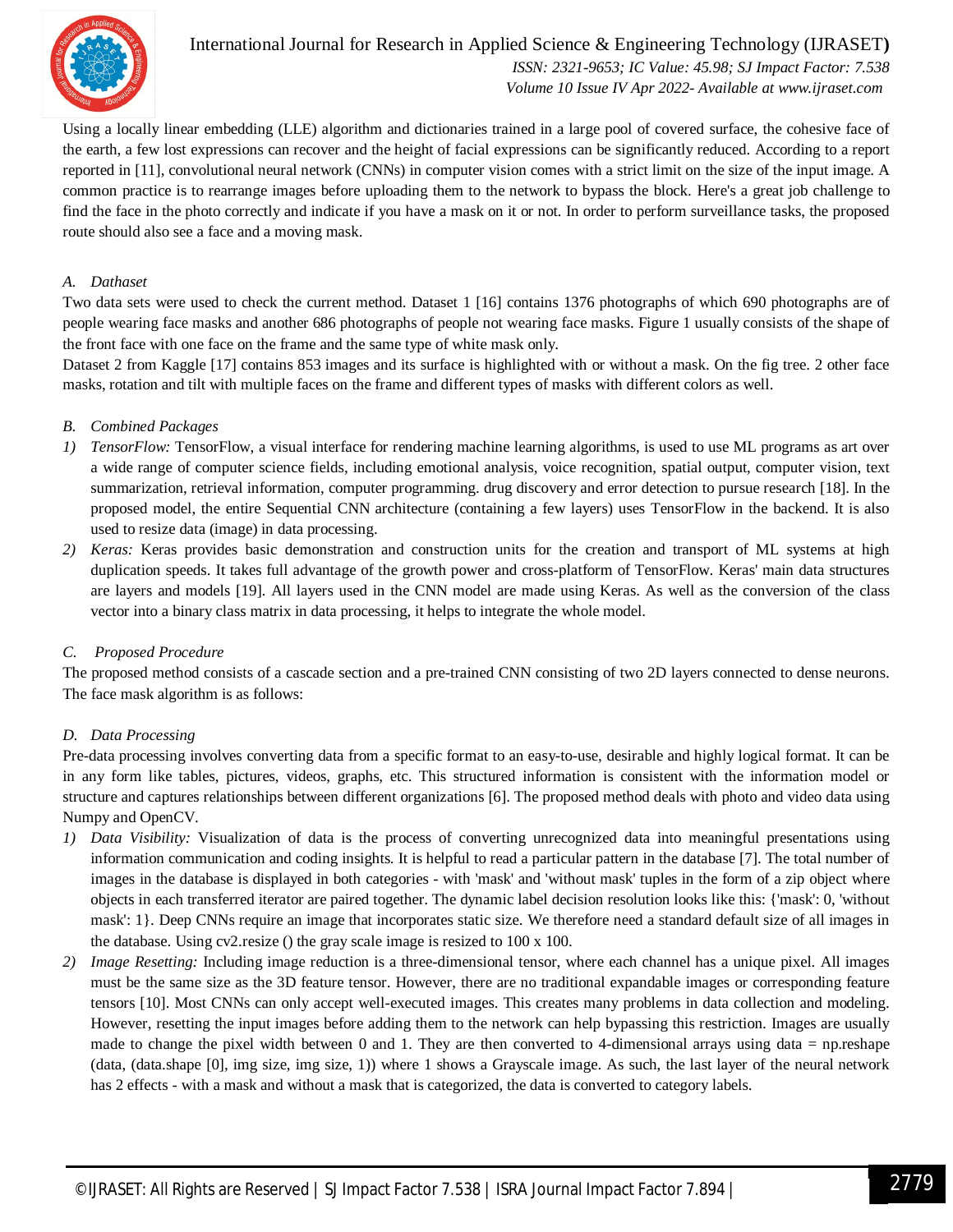

### International Journal for Research in Applied Science & Engineering Technology (IJRASET**)**

 *ISSN: 2321-9653; IC Value: 45.98; SJ Impact Factor: 7.538 Volume 10 Issue IV Apr 2022- Available at www.ijraset.com*

#### *E. Model Training*

Model modeling using CNN architecture: CNN has come a long way in the field of multidisciplinary computer vision [12]. The current method uses Sequential CNN. The first layer of Convolution is followed by the Rectified Linear Unit (ReLU) and the MaxPooling layers. The Convolution layer reads in 200 filters. Kernel size is set to 3 x 3 which specifies the length and width of the 2D convolution window. Since the model should be aware of the expected input position, the first layer in the model needs to be provided with information about the input position. The following layers can make natural calculations [13]. In this case, the input status is specified as data.shape [1:] which returns the data list estimates from index 1. Automatic duplication is "allowed" when the size of the space is authorized to be reduced and the input volume is zero. included. The Conv2D class opening parameter is set as "relax". Represents almost line function with all assets of line models that can be easily improved by gradient downtime. Considering performance and practice common in deep learning, it is better compared to other open-ended activities [14]. Max Pooling is used to reduce the area size of the output volume. The size of the pool is set to 3 x 3 and the result is the shape (number of rows or columns) of: output output = (input shape - pool size  $+1$ ) / steps), where the steps have a default value

Data segregation and training CNN model: After setting up a data analysis plan, the model needs training using a specific database and then tested on a separate database. Appropriate model and advanced train testing separation helps to produce accurate results when making forecasts. Test size is set to 0.1 i.e. 9

| Title of Paper                            | <b>Short Description</b>                                                     |
|-------------------------------------------|------------------------------------------------------------------------------|
|                                           | The Paper shows us a methodology of analyzing face mask which is done        |
| 1. Covid-19 Face Mask Recoginition using  | by first collecting the data, Then using the live camera it Detects the      |
| Live Camera and Face Mask Detection       | person wearing the fask mask or not in the form of percentage.               |
| Using TensorFlow and Keras.               |                                                                              |
|                                           | The paper shows us the benefits of using the AI, some of them being:         |
| 2. Benefits of Face mask detection        | Data Protection - Data Protection is the major concern of most               |
|                                           | organizations and applications. Some of them being Implementation of         |
|                                           | data hashing on the device and server, use of remote wipe APIs, etc.         |
|                                           | Increased Productivity – Cloud has solved most of the time-consumption       |
|                                           | issues of software installation, maintenance of the product and backing      |
|                                           | up on a regular basis.                                                       |
| 3. Understanding detection Testing        | The paper informs us about the types of testing and also tells us why it is  |
| Techniques                                | important to include testing in order to determine all defects in our        |
|                                           | project.                                                                     |
| 4. Response Time analysis for Versions of | Taking in consideration the technologies we would be using for the           |
| <b>Linux Operating System</b>             | implementation of this project, XAMPP is a software distribution which       |
|                                           | provides the Apache web server, MySQL database.                              |
| 5. Understanding Users' Satisfaction      | In this paper we got to know the quality of public transit system in         |
| towards Public Transit System in India    | resource constrained regions using user-generated contents. With             |
|                                           | growing urban population, it is getting difficult to manage travel demand    |
|                                           | in an effective way                                                          |
| 6. Comparison of Flutter with Other       | From this paper we got to know this flutter is a useful toolkit enables easy |
| <b>Development Platforms</b>              | ways of creating new applications. The basic results in this report          |
|                                           | indicates flutter has a slight edge as compared to native application        |
|                                           | development platforms but further more conclusive tests still needs to be    |
|                                           | carried out to come to a final conclusion.                                   |
| 7. Measuring user influence on Face mask  | In this paper we have seen that the face mask detector works to analyse      |
| Detection                                 | all types of images which are been uploaded or detected by the live          |
|                                           | camera It also analyses the real time images.                                |
|                                           |                                                                              |

#### **III. LITERATURE SURVEY TABLE**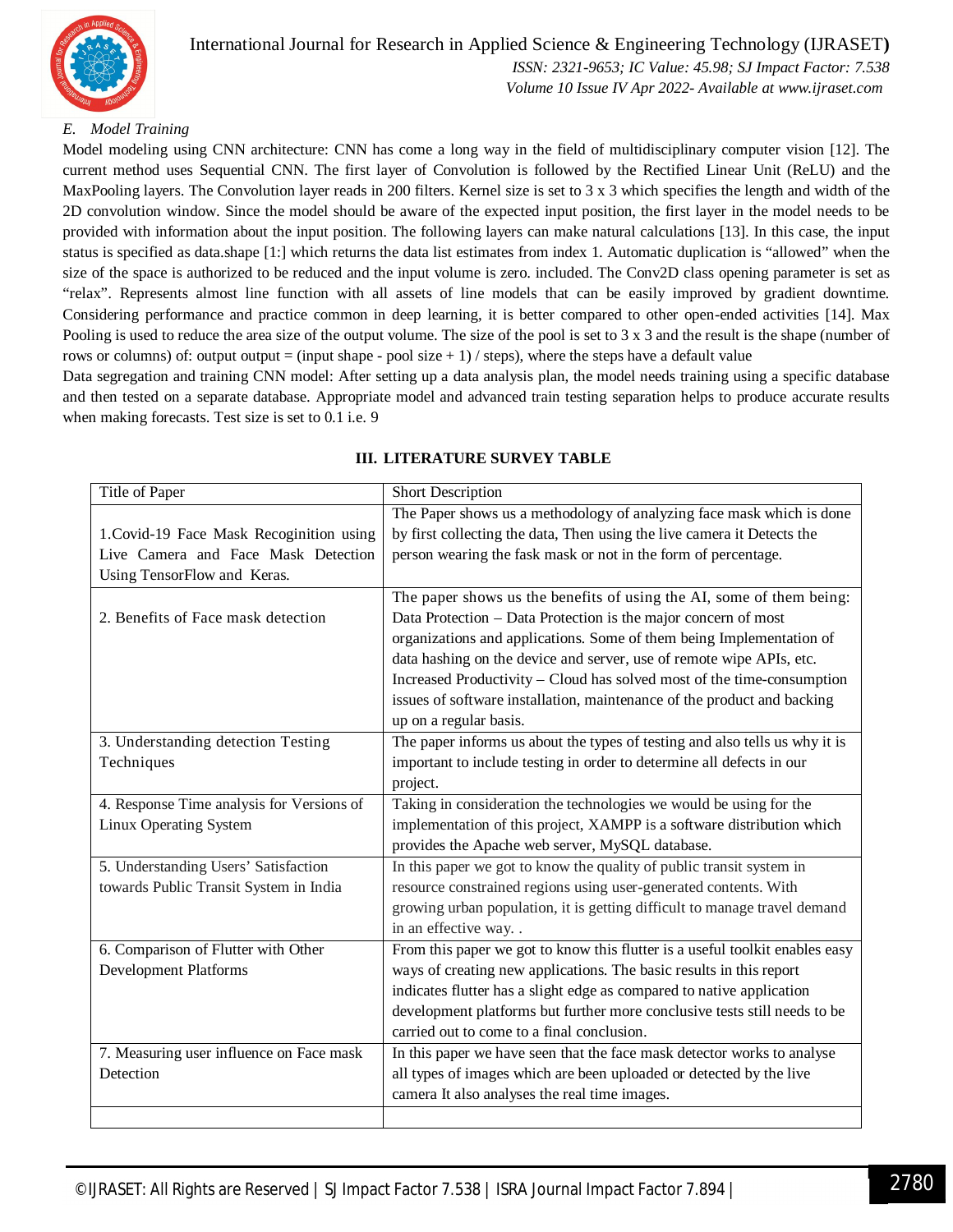International Journal for Research in Applied Science & Engineering Technology (IJRASET**)**



 *ISSN: 2321-9653; IC Value: 45.98; SJ Impact Factor: 7.538 Volume 10 Issue IV Apr 2022- Available at www.ijraset.com*

#### **IV. RESULT AND ANALYSIS**

The model is trained, certified and tested on two databases. According to data 1, the method obtains an accuracy of up to 95.77% indicating how this adjusted accuracy reduces the cost of error. Data set

2 is more flexible than database 1 as it has many faces in the frame and different types of masks of different colors as well. Therefore, the model obtains 94.58% accuracy in the database. 8 shows the difference between training and loss of validation associated with database 2. One of the main reasons for achieving this accuracy is in MaxPooling. It provides consistent translation on internal representation and a reduction in the number of parameters the model should study. This process of sample-based discretization lowers the sample input representations that comprise the image, by reducing its size. The number of neurons has a set value of 64 which is not very high. Too high a number of neurons and filters can lead to worse performance. Improved filter values and the size of the swimming pool help to filter the main part (face) of the image to determine the presence of the mask properly without causing excessive alignment.

The system can detect slightly closed face or mask or hair or hand. It looks at the occlusion degree of the four regions - nose, mouth, chin and eye to distinguish between an mask with an annotation or a face-covered face. Therefore, a full face mask covering the nose and chin will be treated only as a "mask" by the model.





epochs vs accuracy corresponding to dataset 2

The main challenges facing the route primarily include various angles and a lack of clarity. Blurred moving faces in video streaming make it very difficult. However, following the trajectories of several video frames helps to make a better decision - "with a mask" or "without a mask".

#### **V. CONCLUSION**

In this paper, we briefly describe the motivation for the work at the beginning. Next, we demonstrate the learning function and performance of the model. Using basic ML tools and simplified techniques the method achieves high sensible accuracy. It can be used for a variety of applications. Wearing a mask may be an obligation soon, given the Covid-19 problem. Many government service providers will ask customers to wear a mask properly in order to use their services. The model used will contribute significantly to the public health care system. In the future it can be extended to determine whether a person is well-dressed or not. The model can also be developed to determine whether the mask is viral or not, i.e. the type of mask is surgical, N95 or not.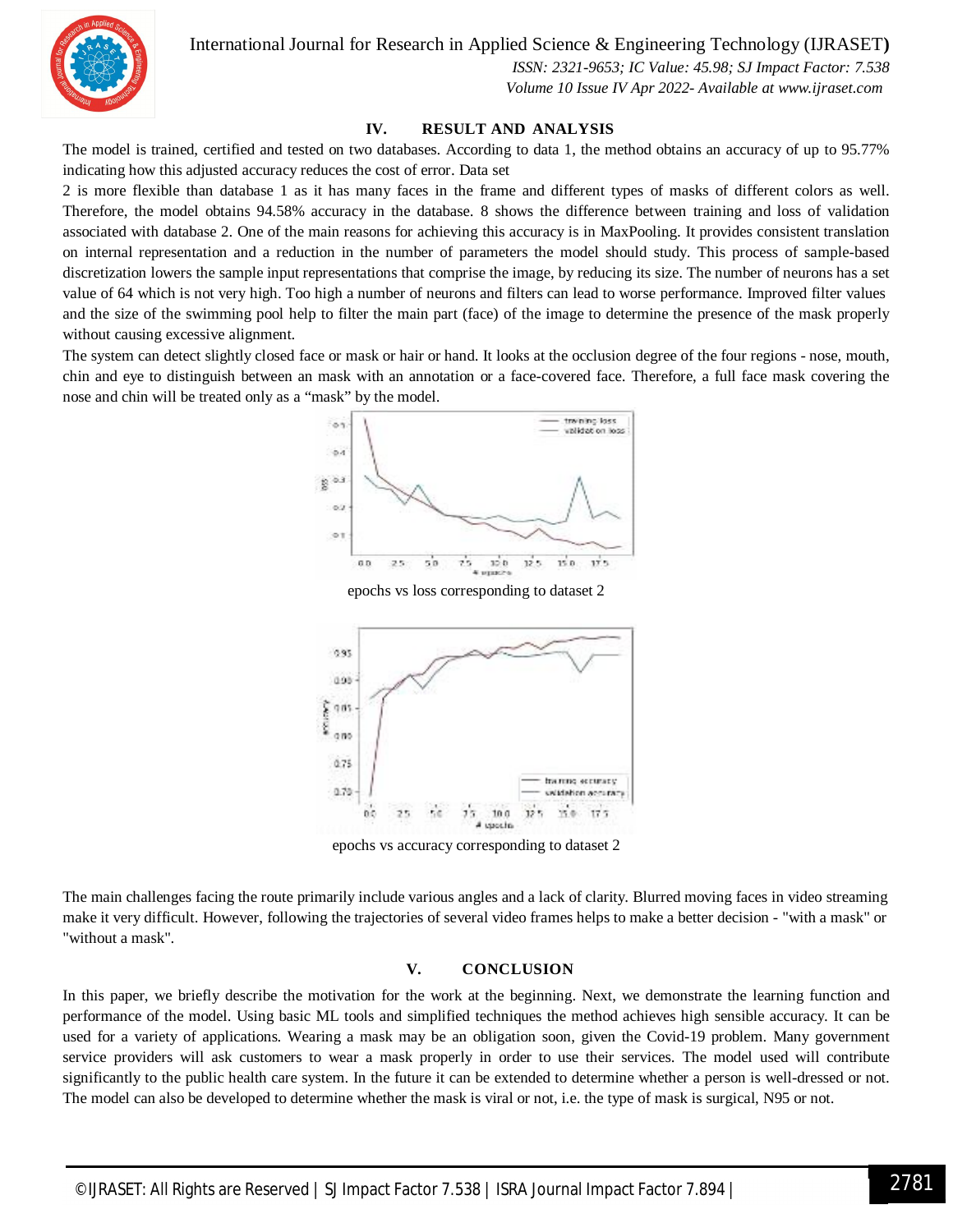International Journal for Research in Applied Science & Engineering Technology (IJRASET**)**



 *ISSN: 2321-9653; IC Value: 45.98; SJ Impact Factor: 7.538 Volume 10 Issue IV Apr 2022- Available at www.ijraset.com*

#### **REFERENCES**

- [1] "Coronavirus Human Coronavirus CDC", Cdc.gov, 2020. [Online]. Available at: https://www.cdc.gov/coronavirus/types.html. HYPERLINK "http://www.cdc.gov/coronavirus/types.html" HYPERLINK "http://www.cdc.gov/coronavirus/types.html" HYPERLINK "http://www.cdc.gov/coronavirus/ types.html "2020.
- [2] W.H.O., "Advice on the Use of Masks in the Context of COVID-19: Interim Guide", 2020.
- [3] M. Jiang, X. Fan and H. Yan, "RetinaMask: A Face Mask detector", arXiv.org, 2020. [Online]. Available at: https://arxiv.org/abs/2005.03950. 2020.
- [4] B. Suvarnamukhi and M. Seshashayee, "Big Data Concepts and Technologies in Data Processing", International Journal of Computer Sciences and Engineering, vol. 6, no. 10, pages 712-714, 2018. Available: 10.26438 / ijcse / v6i10.712714.
- [5] F. Hohman, M. Kahng, R. Pienta and D. H. Chau, "Visual Analytics in Deep Learning: An Interrogative Survey for the Next Frontiers," in IEEE Transactions on Visualization and Computer Graphics, vol. 25, no. 8, pp. 2674-2693, 1 Aug. 2019, doi: 10.1109 / TVCG.2018.2843369.
- [6] C. Kanan and G. Cottrell, "Color-to-Greyscale: Is It Important to Image Recognition?", PLoS ONE, vol. 7, no. 1, p. e29740, 2012. Available: 10.1371 / journal.pone.0029740.